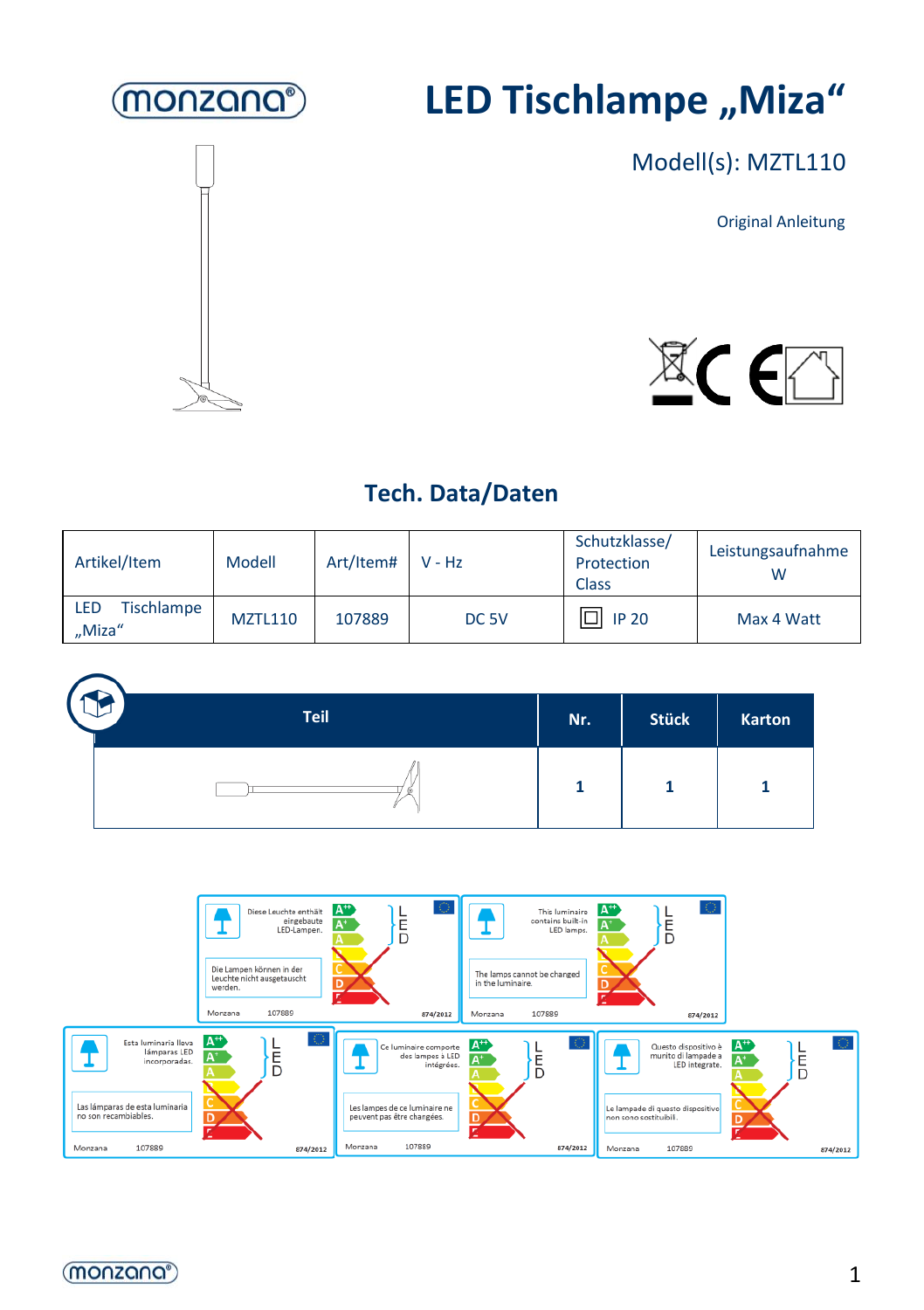Sehr geehrte Kundin, sehr geehrter Kunde,

mit dem Kauf eines unserer Markenprodukte haben Sie eine gute Wahl getroffen.

Um möglichst lange Freude mit dem Produkt zu haben und um einen sicheren Umgang damit zu gewährleisten, beachten Sie bitte unbedingt, die umseitig folgende Aufbau- bzw. Bedienungsanleitung.

Sollte ein Problem auftreten, wenden Sie sich an unsere geschulten Mitarbeiter für jede Art Service, Reklamationen und technischen Support.

[www.DeubaService.de](http://www.deubaservice.de/)



## **ANLEITUNG**





**ACHTUNG!** Beachten Sie die Sicherheitshinweise und Aufbauanweisungen, um das Risiko von Verletzungen oder Beschädigungen am Produkt zu vermeiden.

**Wichtig:** Lesen Sie vor der ersten Verwendung die Anleitung vollständig und gründlich durch. Bewahren Sie diese Anleitung zum späteren Nachschlagen auf. Sollten Sie eines Tages das Produkt weitergeben, achten Sie darauf, auch diese Anleitung weiterzugeben.

Halten Sie kleine Teile und Verpackungsmaterial von Kindern fern! **Erstickungsgefahr!** Prüfen Sie den Lieferumfang auf Vollständigkeit. Spätere Reklamationen können nicht akzeptiert werden.

Prüfen Sie alle Elemente und Teile auf Schäden. Trotz sorgfältiger Kontrollen kann es passieren, dass auch die beste Ware auf dem Transportweg Schaden nimmt. Bauen Sie in solch einem Fall Ihr Produkt nicht auf. Defekte Teile können Gefahren und Gesundheitsschäden nach sich ziehen. Nehmen Sie niemals Änderungen am Produkt vor! Durch Änderungen erlischt die Garantie und das Produkt kann unsicher bzw. schlimmstenfalls sogar gefährlich werden.

Packen Sie alle Teile und Elemente des Sets aus und platzieren Sie die Komponenten auf der Oberseite des Kartons oder einer anderen sauberen Oberfläche. Dies schützt Ihr neues Produkt. Achten Sie dabei auch darauf, den Boden nicht zu verkratzen, wenn Sie mit Werkzeugen arbeiten. Stellen sie sicher, dass dieses Produkt vor Gebrauch vollständig montiert ist.

#### **Bestimmungsgemäße Verwendung**

Verwenden Sie das Produkt nur für seinen vorgeschriebenen Zweck. Diese Lampe ist nur im Innenbereich, sowie außerhalb von Nasszonen zu montieren. Der Betrieb der Tischleuchte erfolgt über die Netzspannung (siehe Technische Daten). Für entstandene Schäden aufgrund von einer nicht bestimmungsgemäßen Verwendung übernimmt der Hersteller keine Haftung. Bitte halten Sie sich explizit an die Sicherheitshinweise und die anderen Informationen, die Sie dieser Anleitung entnehmen.

## **Allgemeine Sicherheitshinweise**

**ACHTUNG!** Lesen Sie alle Sicherheitshinweise und Anweisungen. Versäumnisse bei der Einhaltung der Sicherheitshinweise und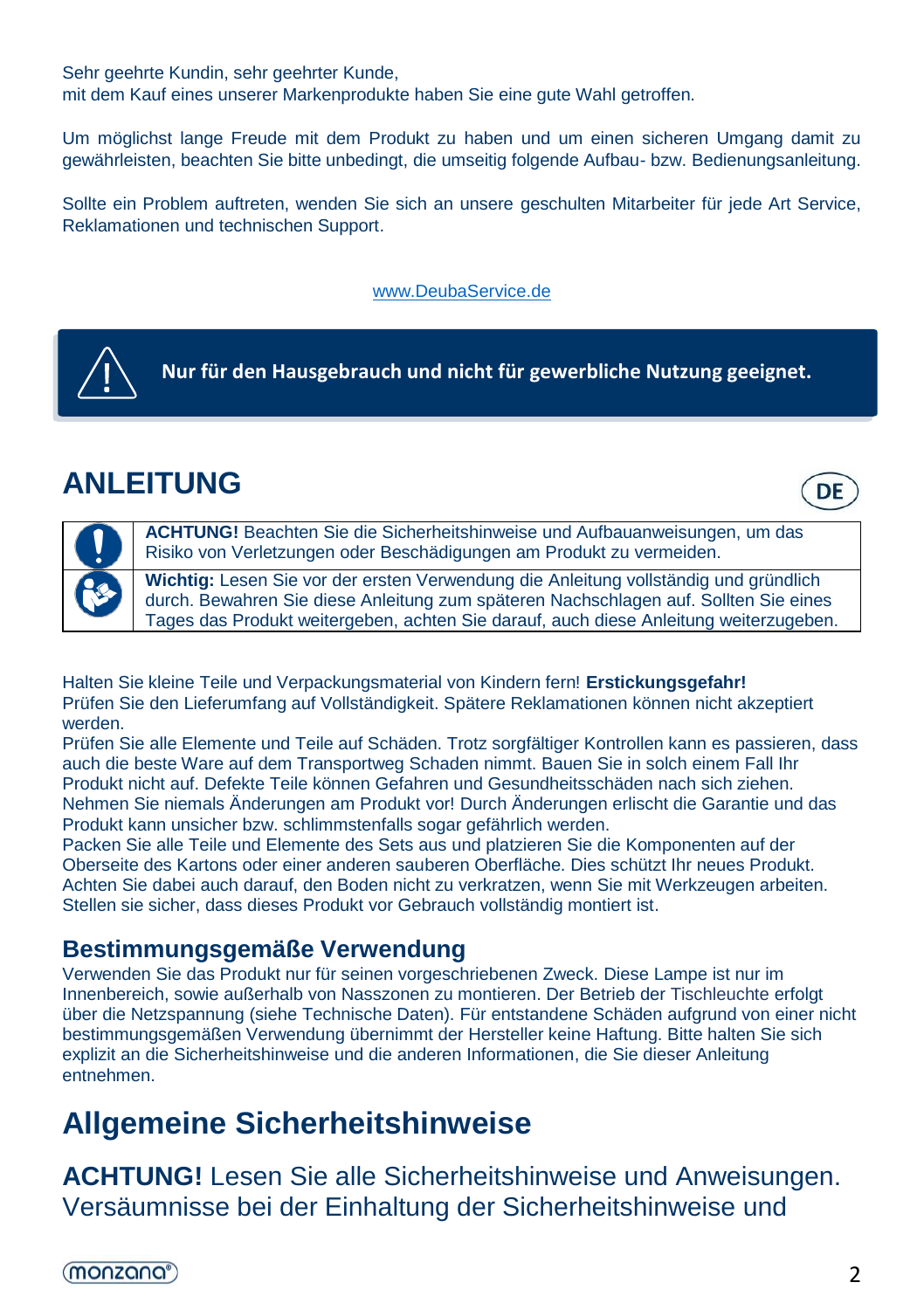Anweisungen können elektrischen Schlag, Brand und/oder schwere Verletzungen verursachen. Überprüfen Sie vor Benutzung, ob die Spannung der Stromquelle mit den Angaben auf dem Typenschild des Gerätes übereinstimmt. Achten Sie darauf, dass kein Wasser in das Gerät eindringen kann. Tauchen Sie das Gerät niemals in Wasser oder andere Flüssigkeiten. Setzen Sie es niemals dem Regen aus.

Andernfalls besteht die Gefahr eines Stromschlags. Versuchen Sie niemals, das Gerät selbst zu reparieren. Verwenden Sie keine Birnen, die mehr Leistung haben, als auf der Fassung oder der Verpackung angegeben.

Die Tischleuchte darf nicht zerlegt, umgebaut oder verändert werden! Dadurch erlischt nicht nur die CE Konformität, sondern dies kann zu ernsthaften Sicherheitsproblemen führen. Es besteht die Gefahr eines elektrischen Schlags. Die Leuchte sollte nicht in Räumen, in denen brennbare oder explosive Gase oder Dämpfe vorhanden sind, montiert werden. Gefahr durch möglichen Brand oder Explosion! Es sollte kein Material zur Dekoration an der Lampe befestigt werden, ebenfalls besteht Brand Gefahr. Wenn die Lampe nicht richtig funktionieren sollte, so darf sie nicht mehr genutzt werden. Schalten Sie die Netzspannung ab und lassen Sie die Tischleuchte von einer autorisierten Elektrofachkraft prüfen.

#### **Wartung und Pflege**

Schalten Sie die Lampe ab, ziehen Sie den Stecker und lassen sie die Lampe/Leuchtmittel komplett abkühlen. Wischen Sie diese nur mit einem feuchten Tuch ab. Reinigen Sie die Lampe ohne aggressive Reinigungsmittel, Reinigungsalkohol oder andere chemische Lösungen. Dadurch kann das Gehäuse angegriffen werden oder gar die Funktion beeinträchtigt werden. Die LEDs sind fest eingebaut und können nicht ausgetauscht werden.

#### **Inbetriebnahme**

- 1. Die Lampe hat einen USB-Anschluss, der an einen geeigneten Adapter (nicht im Lieferumfang enthalten) angeschlossen werden muss.
- 2. Die Lampe wird gesteuert mittels Schalter am Kabel. Es können drei Helligkeitsstufen ausgewählt werden:
	- a. Nach einmaligem Drücken des "<sup>D</sup>"-Schalters, wird die Lampe mit einer Helligkeit von 10% eingeschaltet.
	- b. Durch weiteres Drücken erhöht sich die Helligkeitsstufe auf 40%
	- c. Nach dem dritten Drücken erreicht die Lampe die volle **Helligkeitsstufe**
	- d. Durch ein weiteres Drücken wird die Lampe ausgeschaltet

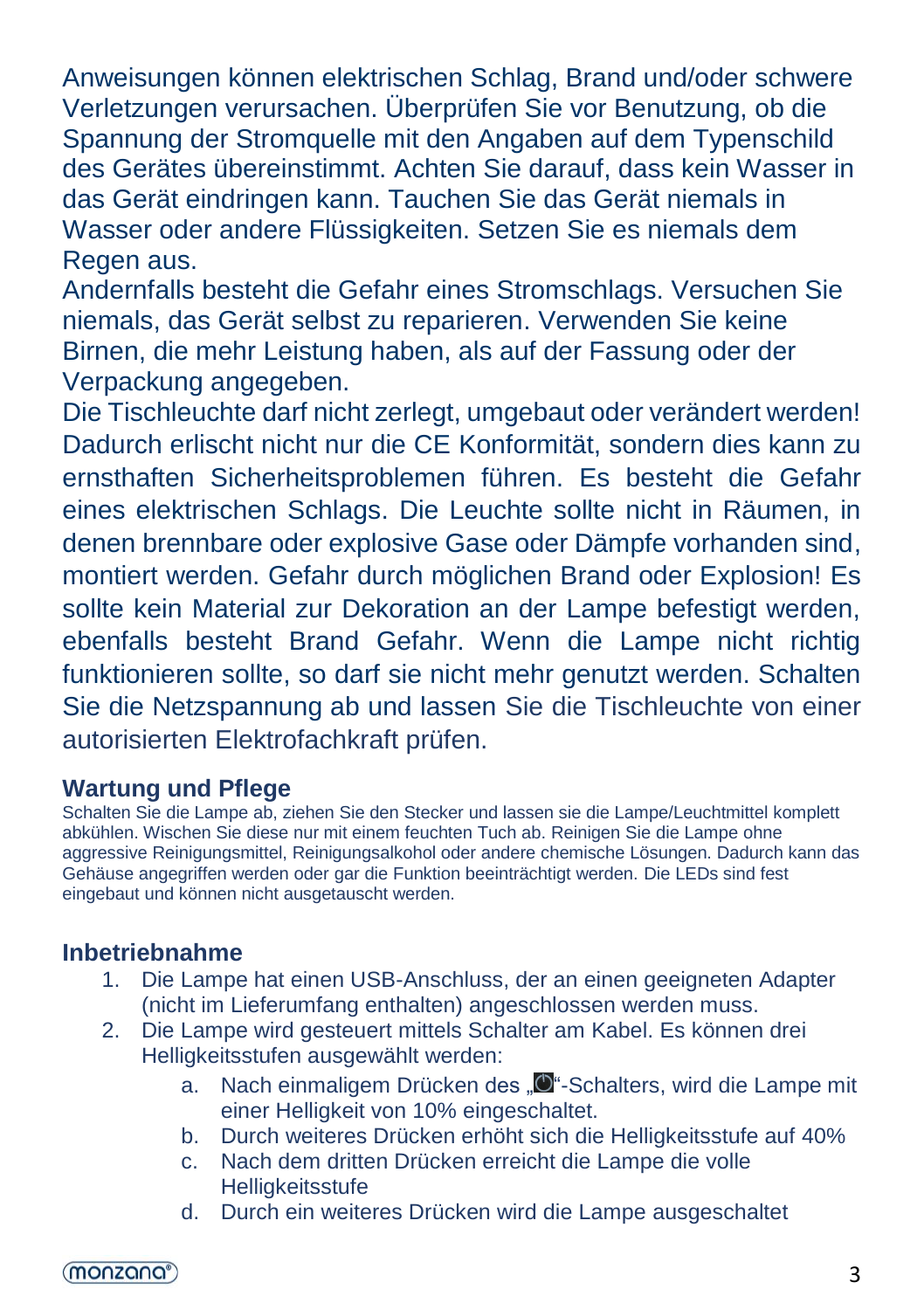- 3. Es kann zwischen drei voreingestellten Timerfunktionen (15 min, 30 min, 1h) gewählt werden:
	- a. Durch einmaliges Drücken des "<sup>1</sup> Schalters wird der erste Timer gewählt und die Lampe schaltet sich nach 15 Minuten ab
	- b. Durch zweimaliges Drücken wird der zweite Timer gewählt und die Lampe schaltet sich nach 30 Minuten ab
	- c. Durch dreimaliges Drücken wird der dritte Timer gewählt und die Lampe schaltet sich nach Stunde ab

## **INSTRUCTIONS**

**General**

**EN** 



**ATTENTION!** Read the safety and assembly instructions carefully, in order to avoid the risk of injury or damaging the product**.**

**Important:** Read these instructions carefully and thoroughly. Keep these instructions to read through at a later date. If you give the product to anyone else at some point in the future, please ensure you also pass on this manual.

Keep small parts, plastic bags and other packaging out of the reach of children. Pay attention especially when unpacking your item. **Danger of suffocation!**

Check the delivery for completeness. Later complaints cannot be accepted.

Check all elements and parts for damages. Despite careful control, products may be damaged in transit. In this case, do not assemble your product. Defective parts can endanger your health. Never modify the product! Changes will void the warranty and the product may be unsafe or even dangerous.

Unpack all the parts and elements of the set and place the components on the top of the carton or other clean surface. This protects your new product.

Please also pay attention not to scratch the floor while working with tools.

Make sure that this product is fully assembled before use, as shown in the illustration.

## **Intended Use**

Use the product only for its designed purpose of use. Manufacturer will not assume any responsibility in case of damages cause of an unappropriated use. Any modification applied by customer on the original product will have a negative impact on its safety, cause danger and warranty will be canceled.

## **General Safety Instructions**

**WARNING!** Read all safety warnings and all instructions. Failure to follow the warnings and instructions may result in electric shock, fire and/or serious injury. Save all warnings and instructions for future reference. [The](https://de.pons.com/%C3%BCbersetzung/englisch-deutsch/The) [product](https://de.pons.com/%C3%BCbersetzung/englisch-deutsch/product) [must](https://de.pons.com/%C3%BCbersetzung/englisch-deutsch/must) [be](https://de.pons.com/%C3%BCbersetzung/englisch-deutsch/be) [installed](https://de.pons.com/%C3%BCbersetzung/englisch-deutsch/installed) [by](https://de.pons.com/%C3%BCbersetzung/englisch-deutsch/by) [a](https://de.pons.com/%C3%BCbersetzung/englisch-deutsch/a) [specialist.](https://de.pons.com/%C3%BCbersetzung/englisch-deutsch/specialist)

Do not use pears that have more power than indicated on the drum or packaging

Before use, check that the power supply corresponds to that which is stated on the device's nameplate. Avoid any unintentional startup.

(monzana<sup>®</sup>)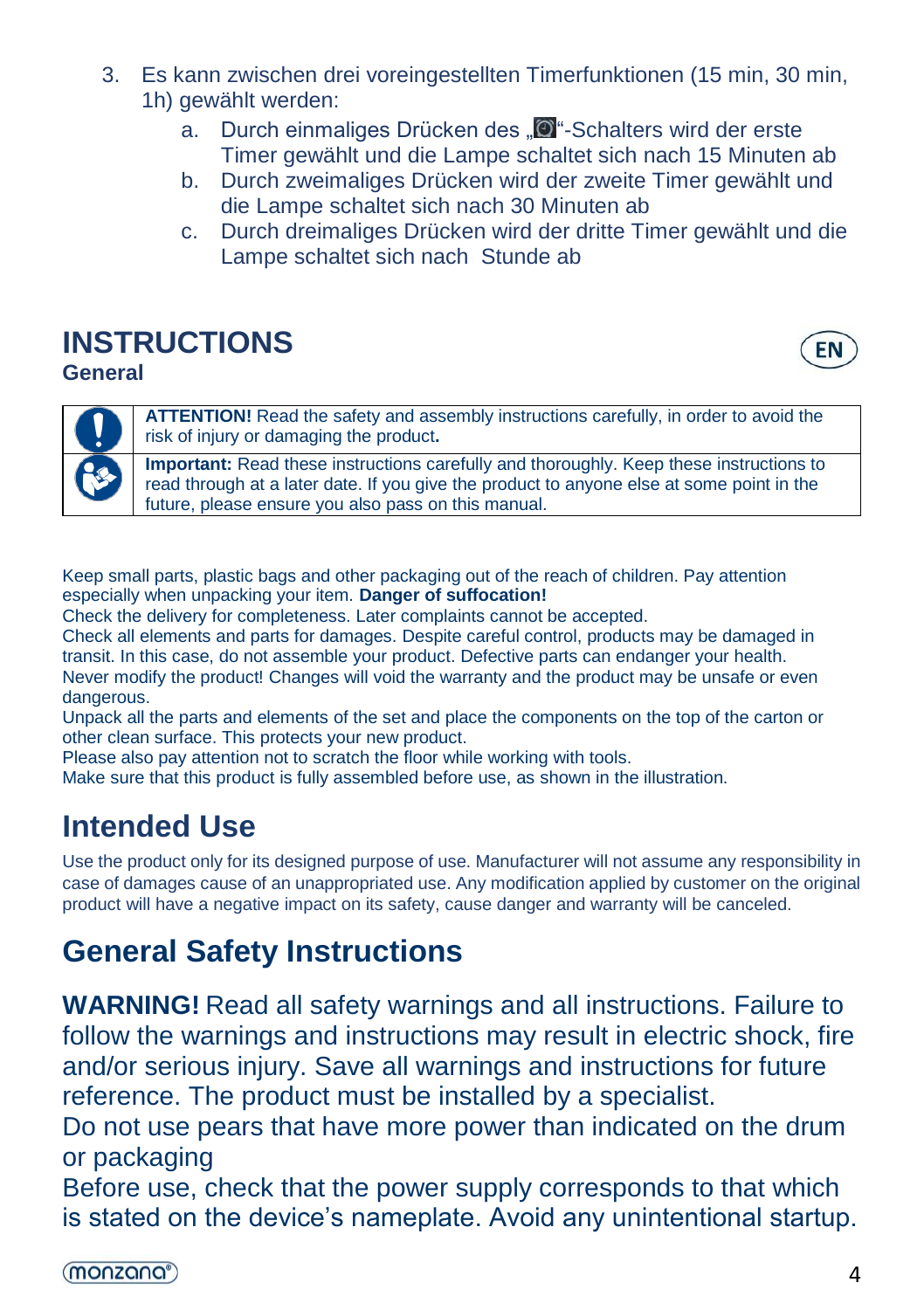Do not allow water or other liquids to get into the appliance. Do not expose it to rain.

Do not use the appliance if the plug, the mains cord or other components are damaged.

If the mains cord is damaged, you must have it replaced by a service center authorized or similarly qualified persons in order to avoid a hazard. Otherwise there is a risk of electric shock. Never try to repair the appliance yourself.Never plug in or unplug the mains plug when your hands are wet.Avoid pulling the cord when removing the plug from the socket. Instead, hold the plug. Make sure that the mains cable is not squeezed, bent, damaged by sharp edges or put under mechanical stress. Avoid excessive thermal stress on the mains cable from extreme heat or cold. Do not modify the mains cable. Otherwise the mains cable may be damaged. A damaged mains cable can cause a deadly electric shock.This device is not intended for use by persons (adults and children) with physical, sensory or mental impairments or lacking experience and/or knowledge of use unless they are supervised by a person responsible for their safety or have received instructions from that person on how to use the applicator. Children should be supervised to make sure they do not play with the device.

**WARNING!** Do not tighten the screws completely until the product has been fully assembled. If you do tighten them completely at an early stage, significant problems could occur during the further assembly of the product.

#### **Maintenance and care**

Switch off the lamp, disconnect the plug and allow the light bulb/lamp to cool down completely. Only wipe them with a damp cloth. Clean the lamp without aggressive cleaning agents, cleaning alcohol or other chemical solutions. This can damage the case or even affect its function. The LEDs are permanently installed and cannot be replaced.

## **Commissioning**

- 1. The lamp has a USB port, which must be connected to a suitable adapter (not included).
- 2. The lamp is controlled by a switch on the cable. Three brightness levels can be selected:
	- a. After pressing the "<sup>our</sup>switch, the lamp is switched on with a brightness of 10%.
	- b. Pressing again increases the brightness level to 40%
	- c. After the third press, the lamp reaches the full brightness level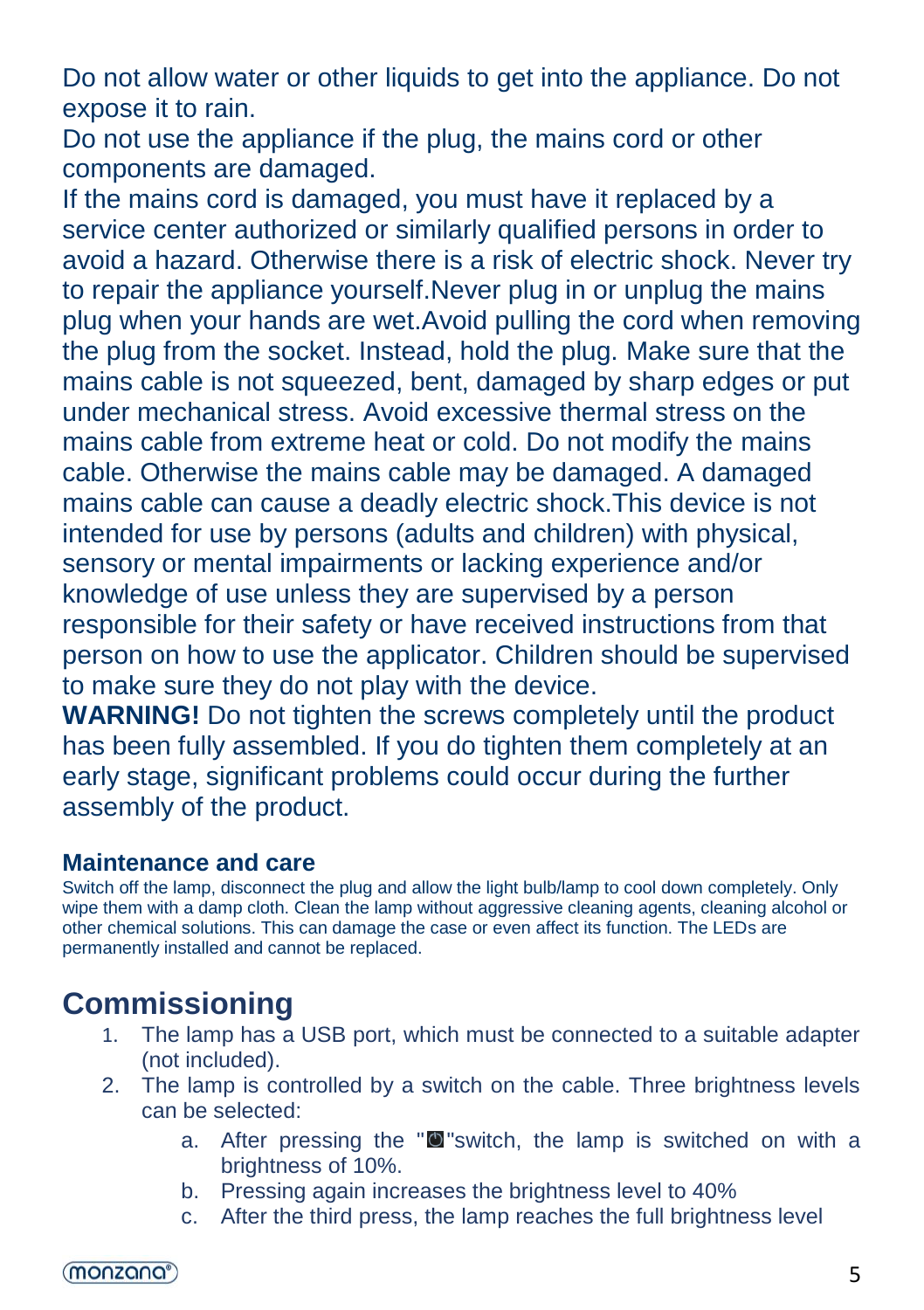- d. Press the button again to switch off the lamp.
- 3. Three preset timer functions (15 min, 30 min, 1h) can be selected:
	- a. By pressing the "**O**" switch, the first timer is selected and the lamp switches off after 15 minutes
	- b. Press twice to select the second timer and the lamp will turn off after 30 minutes
	- c. Press the button three times to select the third timer and the lamp switches off after one hour

## **MANUEL D'UTILISATION**



#### **Généralités**



**ATTENTION !** Respectez les consignes de sécurité et de montage pour éviter tout risque de blessure ou d'endommagement du produit.

**Important :** Lisez ces instructions avec attention dans leur totalité. Gardez ces instructions afin de pouvoir les relire dans le futur. Si vous donnez ce produit à une autre personne, veuillez également faire passer cette notice.

Gardez les petites pièces hors de portée des enfants. Faites particulièrement attention au moment de déballer le produit. Gardez les sacs plastiques et autres emballages hors de portée des enfants. **Risque de suffocation !**

Assurez-vous que la livraison a été faite dans son intégralité. Des réclamations ultérieures ne pourront pas être prises en compte.

Vérifier que tous les éléments et toutes les pièces n'ont subis aucun dommage. Malgré le soin apporté, il est possible que même le meilleur des produits ait été endommagé pendant le transport. Dans ce cas, ne montez pas le produit. Des pièces endommagées peuvent mettre votre santé en danger.

Ne modifiez jamais le produit ! Les modifications annulent la garantie et le produit pourrait être peu sûr, voir même dangereux.

Déballez toutes les pièces et éléments fournis et placez-les sur le dessus du carton ou toute autre surface plate et propre. Cela protègera votre nouvel article.

Veillez à ne pas rayer le sol durant la manutention avec les outils.

Il est essentiel que l'assemblage de l'article soit complet conformément aux illustrations fournies avant que celui-ci ne puisse être utilisé.

## **Utilisation conforme**

Utilisez le produit uniquement à des fins d´emploi. Le fabricant n'assume aucune responsabilité dans le cas d´une mauvaise utilisation du produit. Toute modification réalisée sur le produit aura un impact négatif et la garantie de celui-ci sera annulée.

## **Instructions de sécurité générale**

**AVERTISSEMENT** ! Lire tous les avertissements de sécurité et toutes les instructions. Ne pas suivre les avertissements et instructions peut donner lieu à un choc électrique, un incendie et/ou une blessure sérieuse. [Le](https://de.pons.com/%C3%BCbersetzung/franz%C3%B6sisch-deutsch/Le) [produit](https://de.pons.com/%C3%BCbersetzung/franz%C3%B6sisch-deutsch/produit) [doit](https://de.pons.com/%C3%BCbersetzung/franz%C3%B6sisch-deutsch/doit) [être](https://de.pons.com/%C3%BCbersetzung/franz%C3%B6sisch-deutsch/%C3%AAtre) [installé](https://de.pons.com/%C3%BCbersetzung/franz%C3%B6sisch-deutsch/install%C3%A9) [par](https://de.pons.com/%C3%BCbersetzung/franz%C3%B6sisch-deutsch/par) [unspécialiste.](https://de.pons.com/%C3%BCbersetzung/franz%C3%B6sisch-deutsch/un)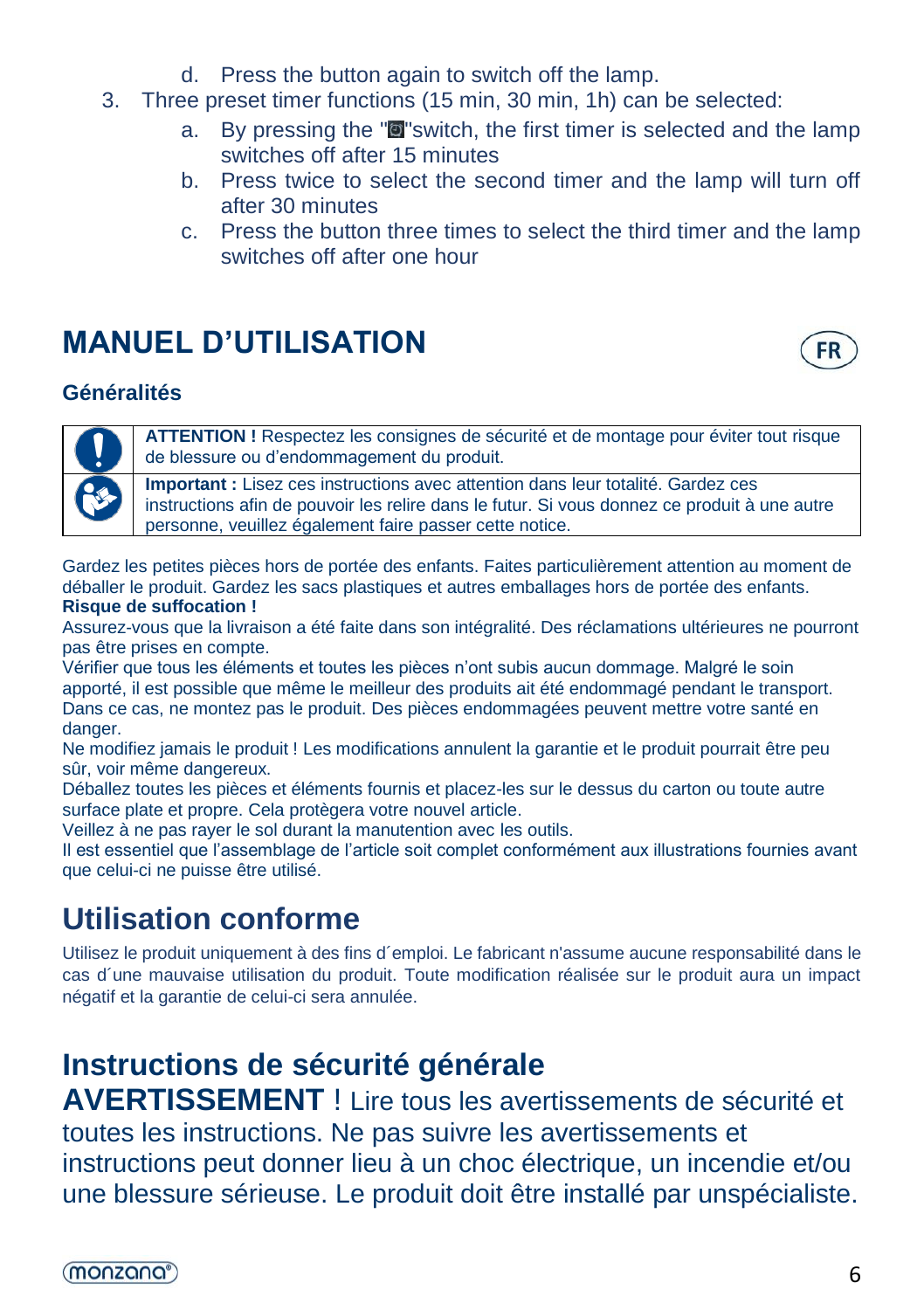Conserver tous les avertissements et toutes les instructions pour pouvoir s'y reporter ultérieurement.

Vérifiez avant chaque utilisation que la tension de l'alimentation correspond aux spécifications sur la plaque signalétique de la machine. Évitez l'utilisation non autorisée.

Ne laissez pas l'eau pénétrer dans l'appareil. Ne l'exposez pas à la pluie.N'utilisez pas l'appareil si la fiche, le cordon d'alimentation ou d'autres éléments sont endommagés.

Afin d'éviter tout danger, un cordon d'alimentation endommagé doit seulement être remplacé par un atelier habilité ou une personne qualifiée. Dans le cas contraire, il y a risque de choc électrique. Ne jamais essayez de réparer l'appareil vous-même.

Évitez de tirer sur le cordon pour retirer la fiche de la prise électrique. Prenez la fiche d'alimentation directement avec les mains.Ne jamais brancher ou débrancher la fiche de secteur avec les mains mouillées.

Veillez à ce que le câble d'alimentation ne soit pas écrasé, plié, endommagé par des arêtes vives ou ne soit exposé à d'autres contraintes mécaniques. Évitez les sollicitations thermiques excessives du cordon d'alimentation liées à une chaleur ou à un refroidissement extrême. Ne transformez pas le cordon d'alimentation. Dans le cas contraire, vous risqueriez d'endommager le cordon d'alimentation. Un cordon d'alimentation endommagé peut occasionner une électrocution mortelle.Cet

appareil n'est pas conçu pour être utilisé par des personnes (y compris des enfants) présentant des capacités physiques,

sensorielles ou intellectuelles limitées ou manquant d'expérience et / ou de connaissances, à moins qu'elles ne soient supervisées par une personne compétente pour leur sécurité ou que cette dernière ne leur transmette des instructions précisant comment utiliser l'appareil. Veuillez surveiller que les enfants ne jouent pas avec l'appareil.Ce produit ne doit être utilisé que sur des surfaces stables et planes.En raison de la taille du produit, nous suggérons qu'il est monté où il sera utilisé plus tard.

Au temps de gel et pendant l'hiver, nous vous recommandons de stocker les produits dans un endroit sec et protégé.

**ATTENTION!** Ne pas serrer les vis complètement jusqu'à ce que l'article ait été entièrement assemblé. Si vous serrez complètement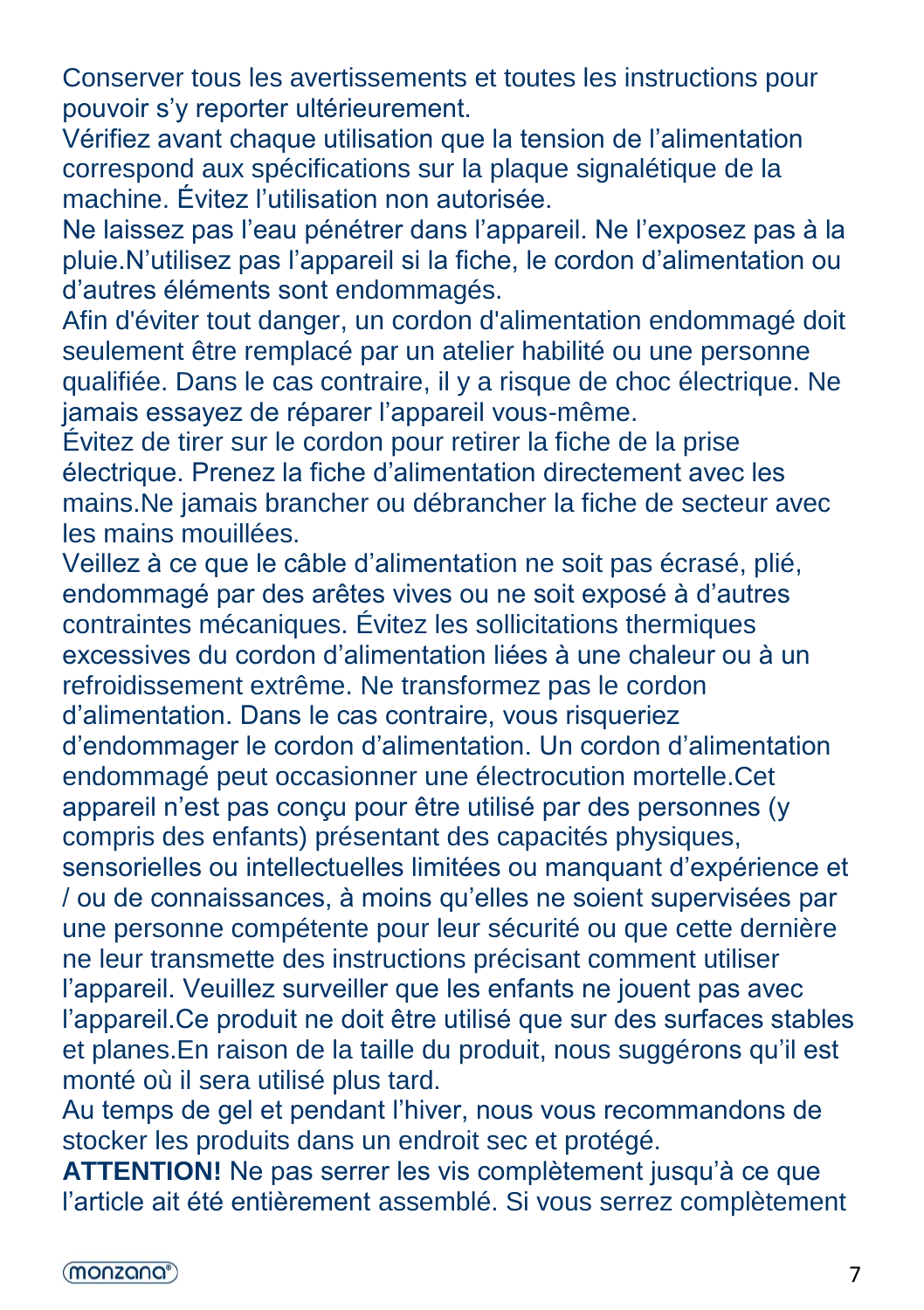#### à un stade précoce, des problèmes importants pourraient se produire lors de l'assemblage ultérieur de l'article.

#### **Maintenance et entretien**

Éteindre la lampe, retirer les piles et laisser complètement refroidir la lampe/la source lumineuse. La nettoyer uniquement avec un chiffon humide. Nettoyer la lampe sans utiliser de détergent agressif, d'alcool de nettoyage ou toutes autres solutions chimiques. Sinon, le boîtier pourrait être attaqué et le fonctionnement de la lampe pourrait être altéré. Remplacer les piles de la télécommande dès que les lampes ne répondent plus aux instructions de la télécommande. Changer les piles des lampes dès que la luminosité diminue considérablement. Les LED sont fixés de manière permanente et ne peuvent pas être remplacées.

### **Mise en service**

- 1. La lampe a un port USB qui doit être connecté à un adaptateur approprié (non inclus).
- 2. Elle est contrôlée au moyen de l'interrupteur fixé au câble d'alimentation. Trois niveaux de luminosité peuvent être sélectionnés :
	- a. Après avoir appuyé une fois sur le commutateur « O », la lampe s'allume à 10 % de la luminosité.
	- b. Appuyer encore pour augmenter la luminosité à 40 %.
	- c. Après la troisième pression, la lampe atteint la luminosité maximum.
	- d. Appuyez à nouveau pour éteindre la lampe.
- 3. Vous pouvez choisir entre trois fonctions de minuterie préréglées (15 min, 30 min, 1 h) :
	- a. Appuyer une fois sur le bouton « · pour sélectionner la première minuterie et la lampe s'éteind au bout de 15 minutes.
	- b. Appuyer deux fois pour sélectionner la seconde minuterie et la lampe s'éteint au bout de 30 minutes.
	- c. Appuyer trois fois pour sélectionner la troisième minuterie et la lampe s'éteint au bout d'une heure.

## **ISTRUZIONI**



#### **Raccomandazioni generali**



**ATTENZIONE!** Osservare le istruzioni di sicurezza e di montaggio per evitare il rischio di lesioni o danni al prodotto.

**Importante:** leggere le istruzioni completamente e in maniera accurata. Conservare questo manuale per consulti futuri. Se un giorno venderai il prodotto, assicurati di consegnare anche questo manuale.

Tenere le parti più piccole al di fuori dalla portata dei bambini. Inoltre, soprattutto all'apertura del pacco, assicurati di tenere buste di plastica e materiali per l'imballaggio fuori dalla portata dei bambini! **Pericolo di soffocamento!**

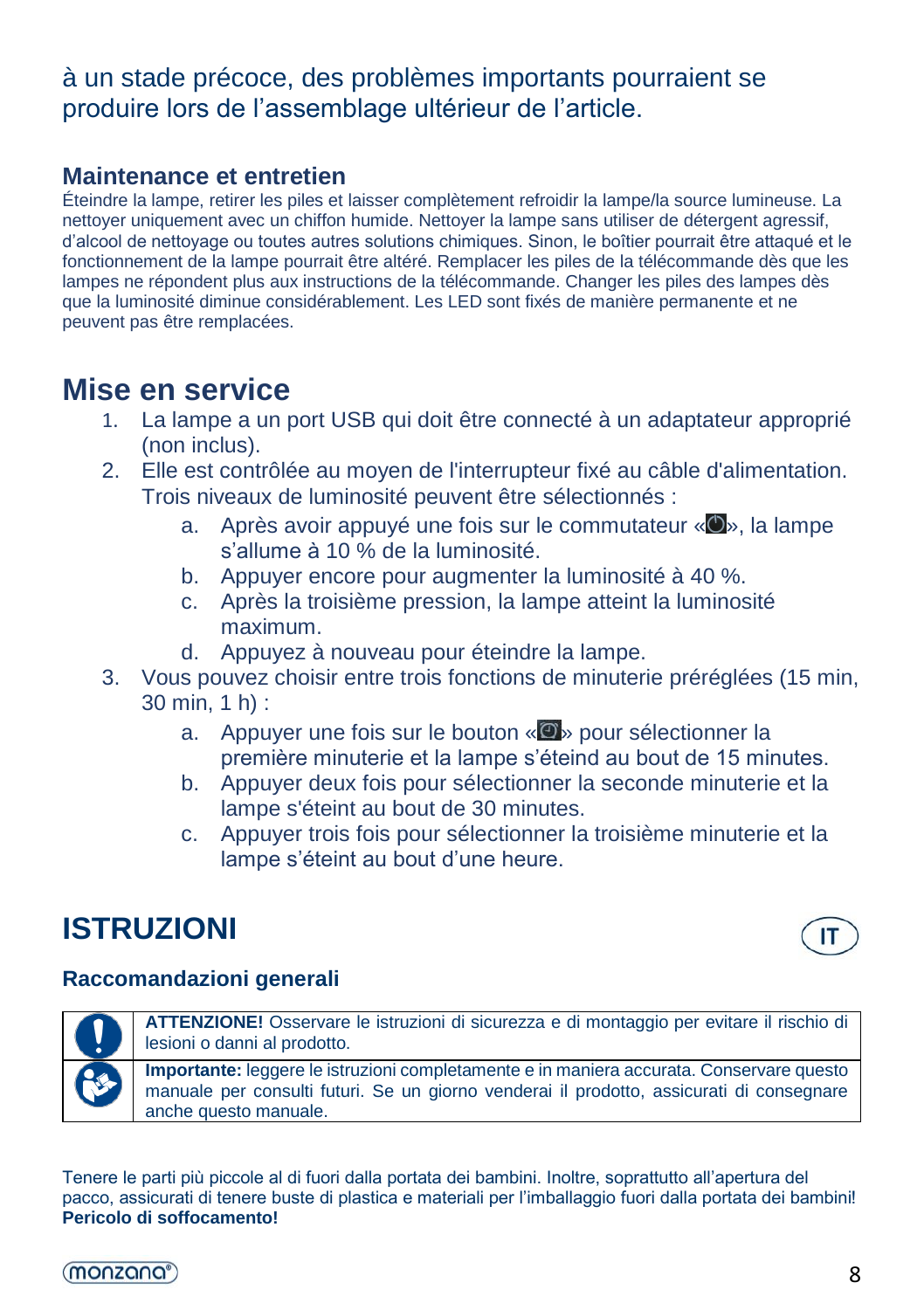Controllare che la consegna sia completa. Reclami successivi alla consegna non possono essere accettati.

Controllare tutti gli elementi e le parti non presentino danni. Nonostante controlli accurati, può accadere che anche i migliori prodotti vengano danneggiati lungo il percorso durante la consegna. In tal caso, non testare e mettere in funzione il prodotto. Le parti difettose possono causare pericoli e danni alla salute.

Non apportare mai modifiche al prodotto! Le modifiche invalideranno la garanzia e potrebbero rendere il prodotto non sicuro o, nel peggiore dei casi pericoloso.

Disimballare tutte le parti e gli elementi del kit e posizionare i componenti sopra il cartone o altra superficie pulita. Questo protegge il tuo nuovo prodotto.

Inoltre, fare attenzione a non graffiare il pavimento quando si lavora con gli strumenti.

Assicurarsi che questo prodotto sia completamente assemblato prima dell'uso, come mostrato nell'illustrazione.

### **Utilizzo conforme alle disposizioni**

Utilizzate il prodotto solo per il suo scopo prescritto. Il produttore non si assume alcuna responsabilità per danni derivanti da un uso improprio. Qualsiasi modifica al prodotto può influire negativamente sulla sicurezza, causare pericolo e invalidare la garanzia.

### **Istruzioni generali di sicurezza**

**ATTENZIONE!** Leggi tutte le istruzioni generali e le istruzioni di sicurezza. La mancata osservanza delle istruzioni generali e delle istruzioni di sicurezza potrebbe provocare scosse elettriche, incendi e/o lesioni gravi.

Prima dell'uso, controllare se la tensione della fonte di alimentazione corrisponde effettivamente alle informazioni sulla targhetta del dispositivo. Evitare sempre l'avvio in maniera non intenzionale. [Il](https://de.pons.com/%C3%BCbersetzung/italienisch-deutsch/Il) [prodotto](https://de.pons.com/%C3%BCbersetzung/italienisch-deutsch/prodotto) [deve](https://de.pons.com/%C3%BCbersetzung/italienisch-deutsch/deve) [essere](https://de.pons.com/%C3%BCbersetzung/italienisch-deutsch/essere) [installato](https://de.pons.com/%C3%BCbersetzung/italienisch-deutsch/installato) [dau](https://de.pons.com/%C3%BCbersetzung/italienisch-deutsch/da)[no](https://de.pons.com/%C3%BCbersetzung/italienisch-deutsch/no) [specialista.](https://de.pons.com/%C3%BCbersetzung/italienisch-deutsch/specialista) Assicurarsi che l'acqua non penetri nel dispositivo. Non immergere mai il dispositivo in acqua o altri liquidi. Non esporlo mai alla pioggia. Non utilizzare il dispositivo se la spina di alimentazione, il cavo di alimentazione o altre parti del dispositivo sono danneggiati o rotti.Un cavo di alimentazione danneggiato può essere sostituito solo ed esclusivamente da un'officina autorizzata o da personale qualificato, questo per evitare rischi e pericoli. Altrimenti potrebbero verificarsi scosse elettriche e altri pericolosi rischi. Non provare mai a riparare il dispositivo da soli. Non tirare il cavo per estrarre la spina dalla presa. Invece, devi tenere la spina con una mano. Le spine di alimentazione non devono mai essere inserite o scollegate con le mani bagnate. Fai sempre attenzione che il cavo di alimentazione non sia schiacciato, piegato, danneggiato dagli spigoli appuntiti o che subisca uno stress meccanico. Evitare stress

(monzana<sup>®</sup>)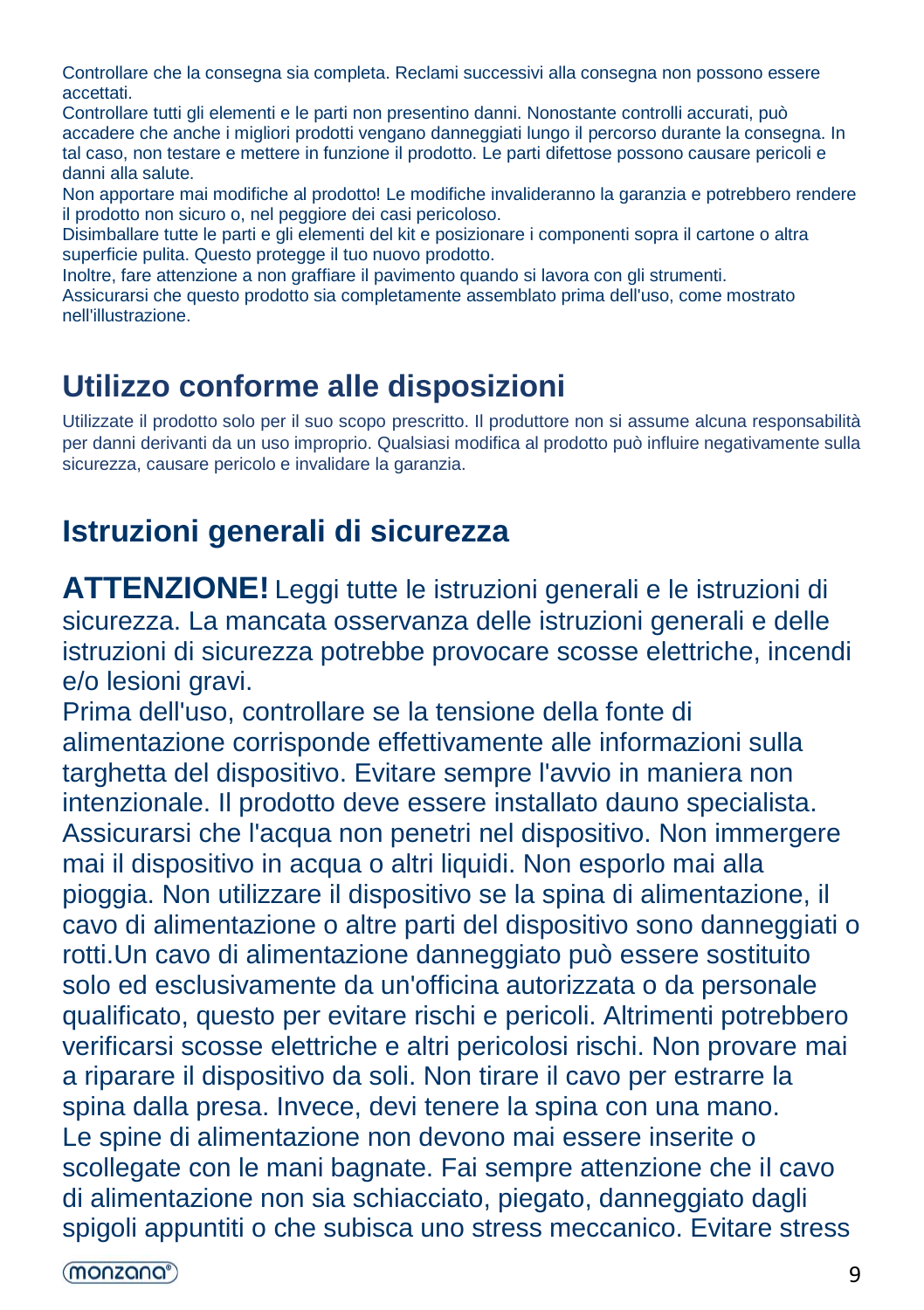termici eccessivi sul cavo di alimentazione a causa di calore elevato o di freddo intenso. Non cambiare il cavo di alimentazione. In caso contrario, si potrebbe danneggiare il cavo stesso di alimentazione. Un cavo di alimentazione danneggiato può causare una scossa elettrica molto pericolosa, che potrebbe mettere a repentaglio la vita. Questo dispositivo non è destinato all'uso da parte di persone (compresi i bambini) con capacità fisiche, sensoriali o mentali limitate, o con mancanza di esperienza e/o conoscenza, a meno che non siano supervisionati da una persona responsabile della loro sicurezza o che abbiano ricevuto istruzioni da lei su come utilizzare il dispositivo. I bambini dovrebbero essere sorvegliati sempre per assicurarsi che non giochino con questo dispositivo.

Questo prodotto deve essere utilizzato solo su superfici compatte e livellate. A causa delle dimensioni del prodotto, si consiglia di montarlo direttamente dove verrà utilizzato in seguito, in modo da evitare spostamenti.

Proteggi il tuo prodotto dalla pioggia e dalle condizioni atmosferiche ostiche. Durante i periodi di gelo e durante l'inverno, si consiglia di conservare il prodotto asciutto e protetto.

**Attenzione!** Stringere completamente le viti solo quando il prodotto è stato definitivamente assemblato. Se si serrano le viti troppo presto, potrebbero verificarsi notevoli problemi di costruzione mentre si continua a montare i pezzi. Non utilizzare lampadine con una potenza superiore a quella indicata sul portalampada o sull'imballaggio

#### **Manutenzione e cura**

Spegnere la lampada, rimuovere le batterie e lasciare raffreddare completamente le lampade/ lampadine. Pulirla solo con un panno umido. Pulire la lampada senza detergenti aggressivi, alcool o altre soluzioni chimiche. In quanto l'alloggiamento può essere danneggiato o addirittura la funzione può esserne compromessa. Sostituire le batterie del telecomando non appena le luci non rispondono più ai comandi dello stesso. Sostituire le batterie delle lampade non appena la luminosità diminuisce considerevolmente. I LED sono installati in modo permanente e non possono essere sostituiti.

## **Messa in funzione**

- 1. La lampada ha una porta USB, che deve essere collegata a un adattatore adeguato (non incluso).
- 2. La lampada è controllata per mezzo di un interruttore sul cavo. È possibile selezionare tre livelli di luminosità:
	- a. Dopo aver premuto l'interruttore, <sup>n</sup> " una volta, la lampada si accenderà al 10% di luminosità.
	- b. Premendo si aumenta ulteriormente il livello di luminosità al 40%

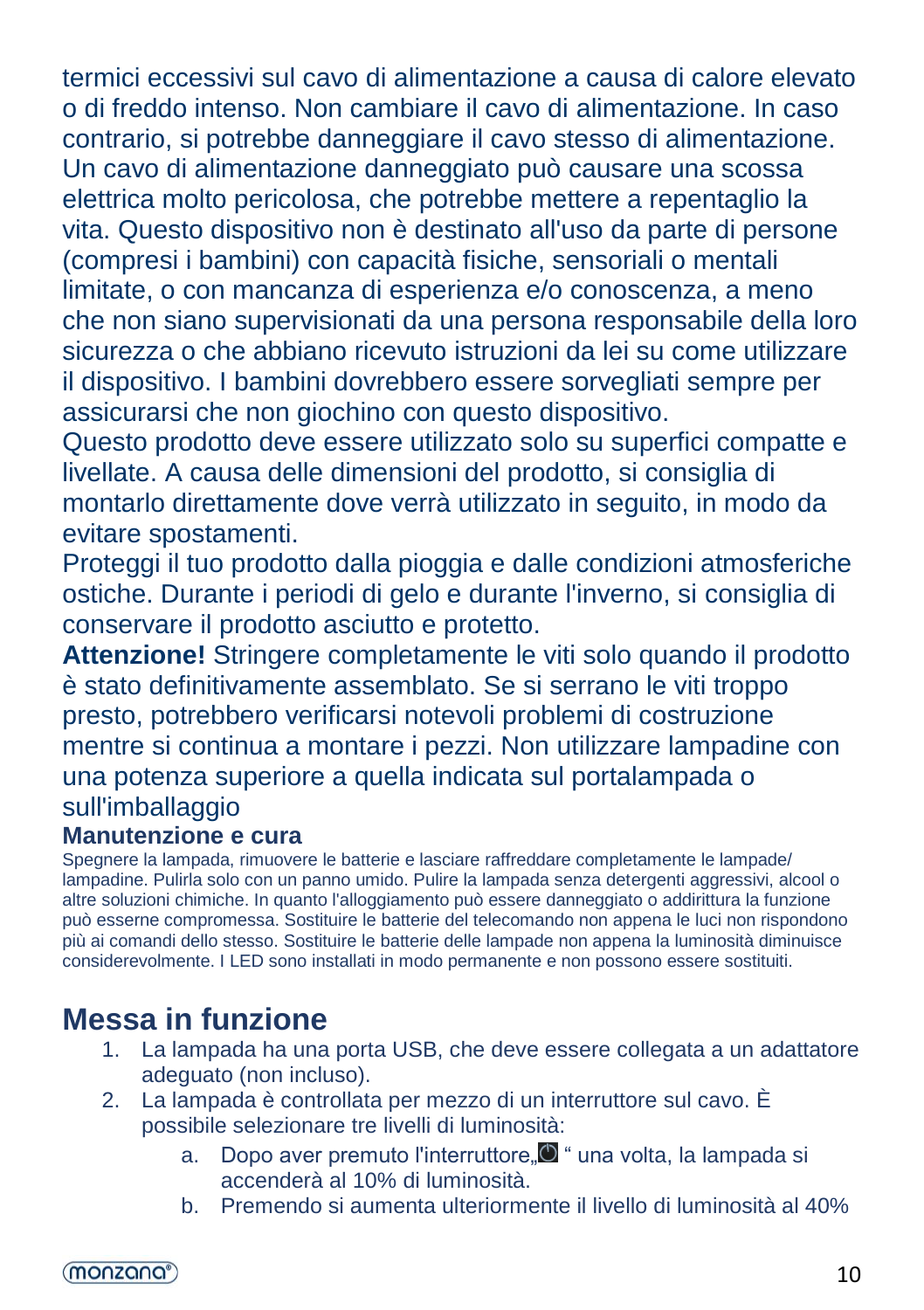- c. Dopo la terza pressione, la lampada raggiunge il livello di luminosità completo
- d. Premere di nuovo per spegnere la lampada
- 3. È possibile scegliere tra tre funzioni timer preimpostate (15 min, 30 min, 1 h):
	- a. Premere una volta l'interruttore "<sup>o</sup>" per selezionare il primo timer e la lampada si spegnerà dopo 15 minuti
	- b. Premere due volte per selezionare il secondo timer e la lampada si spegnerà dopo 30 minuti
	- c. Premendolo tre volte si seleziona il terzo timer e la lampada si spegne dopo un'ora

## **INSTRUCCIONES**



#### **Advertencias generales**

**¡ATENCIÓN!** Siga las instrucciones de seguridad y de montaje para evitar el riesgo de lesiones o daños al producto.

**Importante:** Lea las instrucciones detenidamente y cuidadosamente. Conserve este manual para futuras consultas. Si vende el producto algún día, asegúrese de entregar también este manual.

Mantener las partes pequeñas lejos de los niños. Además, especialmente al sacar el producto del embalaje, ¡asegúrese de mantener las bolsas de plástico y otros envases fuera del alcance de los niños! **¡Peligro de asfixia!**

Compruebe la integridad del producto en el momento de la entrega. No se aceptarán reclamaciones posteriores.

Compruebe que todos los elementos y partes del producto no estén dañados. A pesar de los controles cuidadosos, puede ocurrir que incluso los mejores productos se dañen durante el transporte. En este caso, no monte el producto. Las partes defectuosas pueden causar peligros y daños a la salud.

¡Nunca haga cambios en el producto! Las modificaciones invalidan la garantía y podrían hacer que el producto sea inseguro o, en el peor de los casos, incluso peligroso.

Desembale todas las piezas y elementos del kit y coloque los componentes encima de cartón u otra superficie limpia. Esto protege su nuevo producto.

Además, tenga cuidado de no rayar el suelo cuando trabaje con herramientas.

Asegúrese de que este producto esté completamente ensamblado antes de usarlo, como se muestra en la ilustración.

## **Utilizzo conforme alle disposizioni**

El uso del producto debe ceñirse a la finalidad para la que ha sido previsto. El fabricante no se responsabiliza en ningún caso de los daños originados a partir de un uso no previsto del producto. Cualquier modificación que se realice en el producto puede afectar negativamente a la seguridad y causar situaciones de riesgo, además de invalidar la garantía de inmediato.

### **Instrucciones de seguridad correspondientes a la parte eléctrica del aparato.**

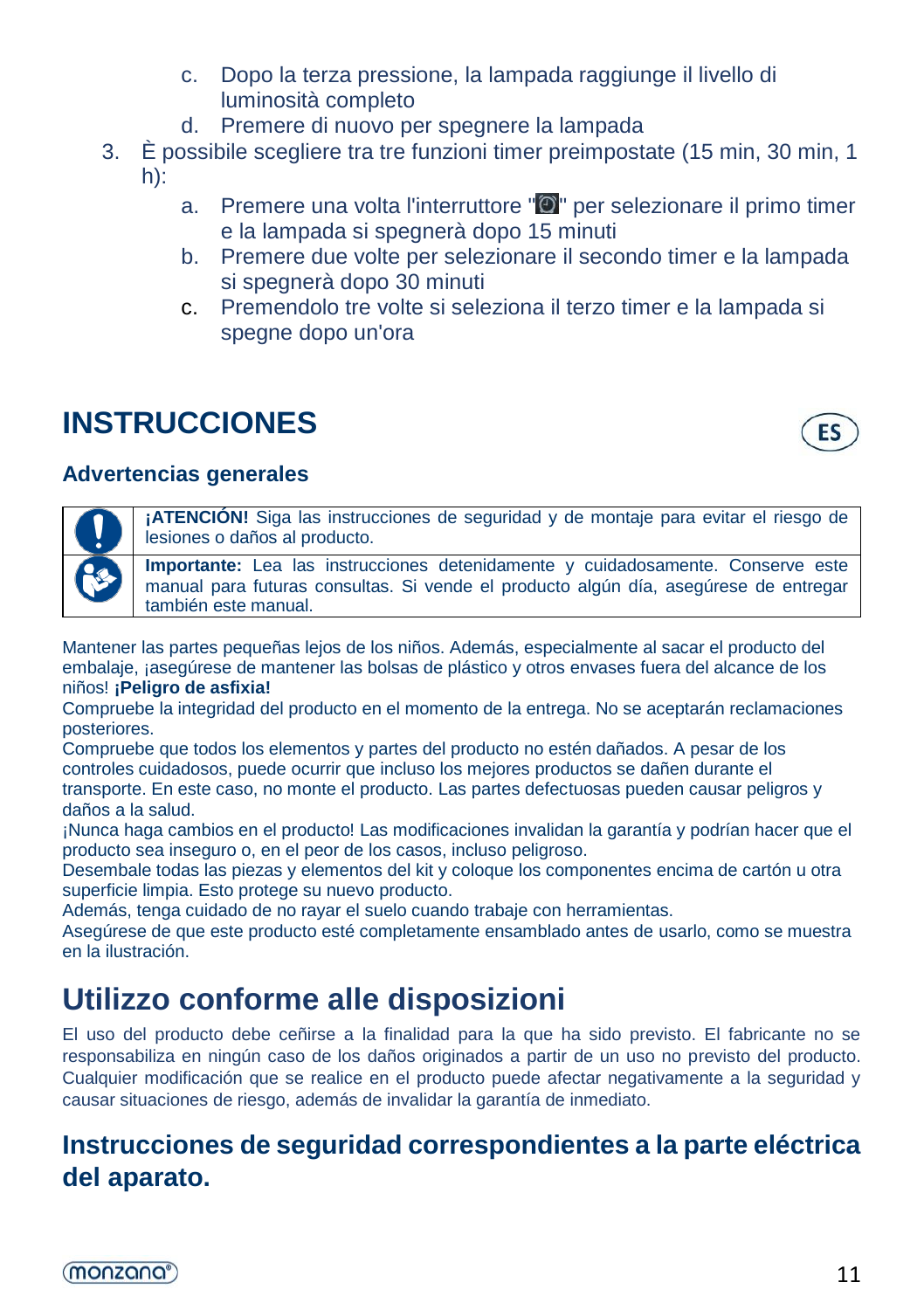**¡ATENCIÓN!** Lea todas las instrucciones de seguridad antes de usar el aparato. El uso del mismo al margen de las instrucciones de seguridad podría producir descargas eléctricas, incendios y / o lesiones graves.

Antes de usar el aparato compruebe que la fuente eléctrica de alimentación tiene un voltaje similar al que consta en la placa de identificación del aparato. Evite que se enchufe involuntariamente. [El](https://de.pons.com/%C3%BCbersetzung/spanisch-deutsch/El) [producto](https://de.pons.com/%C3%BCbersetzung/spanisch-deutsch/producto) [debe](https://de.pons.com/%C3%BCbersetzung/spanisch-deutsch/debe) [ser](https://de.pons.com/%C3%BCbersetzung/spanisch-deutsch/ser) [instalado](https://de.pons.com/%C3%BCbersetzung/spanisch-deutsch/instalado) [por](https://de.pons.com/%C3%BCbersetzung/spanisch-deutsch/por) [unespecialista.](https://de.pons.com/%C3%BCbersetzung/spanisch-deutsch/un)

Asegúrese de que no entre agua en el aparato. No lo sumerja nunca en agua ni en otros líquidos. Ni lo deje expuesto a la lluvia. No utilice el aparato si el cable de alimentación u otra parte del mismo presenta roturas o daños.

Un cable de alimentación dañado solo debe ser reparado por el servicio técnico del producto o por personal cualificado, al objeto de evitar el peligro que supone su manejo, ya que existe riesgo de que se produzca una descarga eléctrica. Por ello, no debe intentar nunca reparar el aparato por sí mismo.

No tire nunca del cable para sacar el enchufe de la toma de corriente, hágalo siempre sosteniendo el enchufe con la mano. No maneje nunca el enchufe con las manos mojadas.

Compruebe que el cable de alimentación no está aplastado, retorcido, dañado por los bordes o bajo tensión mecánica. Evite someter el cable a una tensión térmica excesiva derivada de un alto grado de frío o de calor. No cambie el cable de alimentación. De lo contrario, podría causarle daños, con el riesgo que ello conlleva. Un cable de alimentación dañado puede provocar una descarga eléctrica potencialmente mortal.

Este aparato no debe ser usado por niños, ni por personas con sus capacidades físicas, sensoriales o mentales disminuidas, salvo que estén supervisados por un adulto responsable de su seguridad. Debe vigilarse a los niños para garantizar que no jueguen con el aparato.

Este aparato solo debe utilizarse sobre una superficie firme y lisa. Debido al tamaño del aparato es recomendable realizar su montaje en el mismo lugar en el que se va a usar en el futuro.

Proteja el aparato de la lluvia y de las las condiciones

climatológicas adversas. Durante el invierno y la temporada de heladas se recomienda almacenar y proteger los productos en un lugar seco.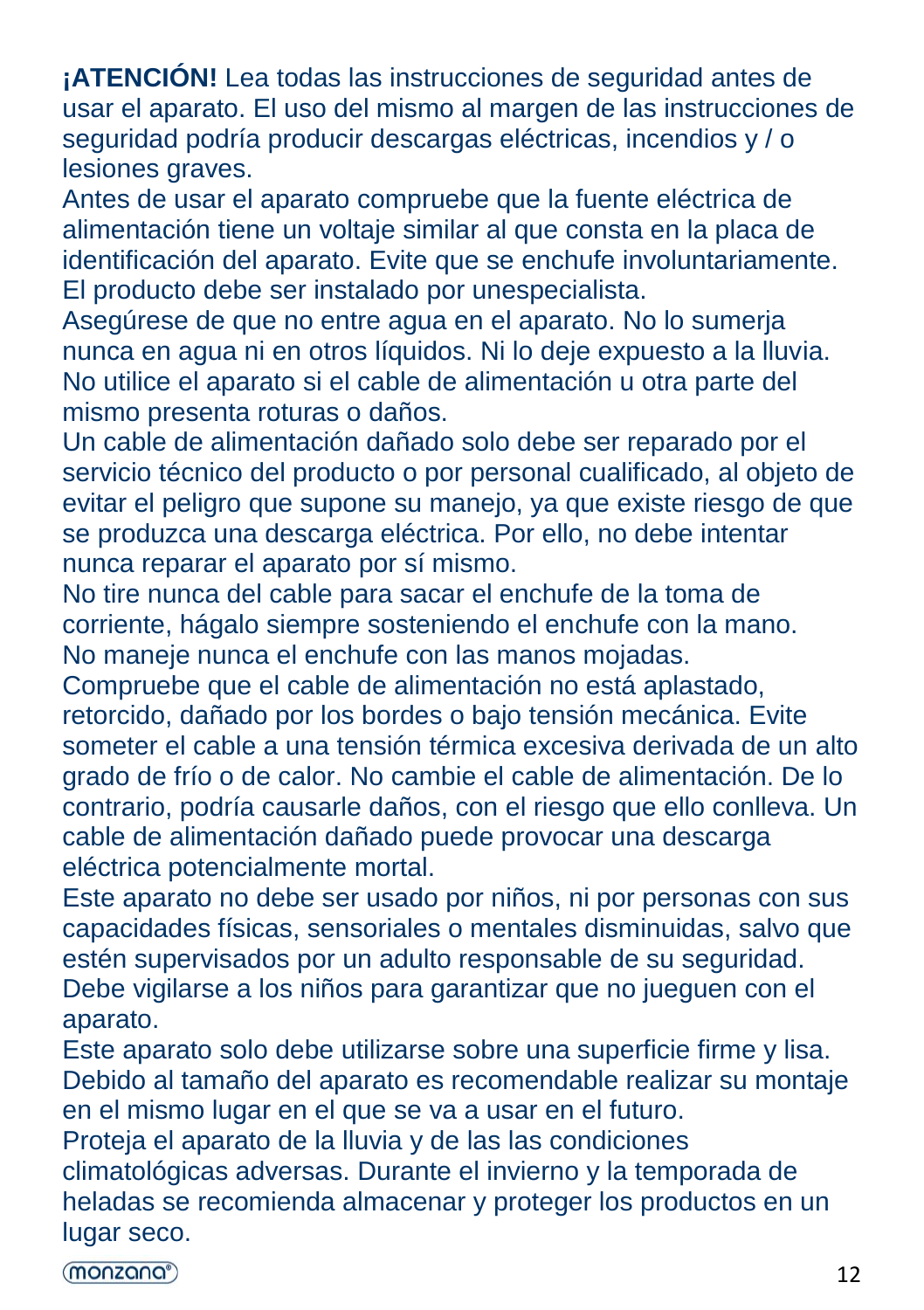**¡Atención!** Apriete los tornillos solo después de haber montado completamente el aparato. Si aprieta los tornillos demasiado pronto puede tener problemas para ensamblar completamente el aparato.

#### **Mantenimiento y cuidado**

Apague la lámpara, retire las baterías y permita que se enfríe por completo. Límpiela solo con un paño húmedo y sin el uso de productos de limpieza agresivos, alcohol u otras soluciones químicas, o podrían afectar su correcta función o cubierta. Cambie las baterías del control remoto tan pronto ya no funcionen. Cambie las baterías de las lámparas cuando la luminosidad disminuya considerablemente. Los LED se encuentran instalados para un uso permanente y no se pueden reemplazar.

### **Comenzar el uso**

- 4. Conecte un adaptador adecuado (no incluido) al puerto USB de la lámpara.
- 5. La lámpara se controla mediante un interruptor en el cable. Se pueden seleccionar tres niveles de brillo:
	- a. Después de presionar una vez el interruptor de "<sup>O</sup>", la lámpara se encenderá al 10% de su brillo.
	- b. Presione nuevamente para aumentar el nivel de brillo al 40%.
	- c. Al presionar una tercera vez, la lámpara emitirá su brillo completo.
	- d. Presione nuevamente para apagar la lámpara Es kann zwischen drei voreingestellte
- 6. Puede elegir entre tres funciones de temporizador preestablecidas (15 min, 30 min, 1 h):
	- a. Presione el interruptor  $\mathbb{C}$  " una vez para seleccionar el primer temporizador y la lámpara se apagará después de 15 minutos.
	- b. Presione dos veces para seleccionar el segundo temporizador y la lámpara se apagará después de 30 minutos
	- c. Presionándolo por tercera vez para seleccionar el tercer temporizador y la lámpara se apagará después de una hora



#### **Entsorgung:**

Innerhalb der EU weist dieses Symbol darauf hin, dass dieses Produkt nicht über den Hausmüll entsorgt werden darf. Altgeräte enthalten wertvolle recyclingfähige Materialien, die einer Wiederverwertung zugeführt werden sollten und um der Umwelt bzw. der menschlichen Gesundheit nicht durch unkontrollierte Müllbeseitigung zu schaden. Bitte entsorgen Sie Altgeräte deshalb über geeignete Sammelsysteme oder senden Sie das Gerät zur Entsorgung an die Stelle, bei der Sie es gekauft haben. Diese wird dann das Gerät der

stofflichen Verwertung zuführen

#### **Disposal:**

This marking indicates that this product should not be disposed with other household wastes throughout the EU. To prevent possible harm to the environment or human health from uncontrolled waste disposal, recycle it responsibly to promote the sustainable reuse of material resources. To return your used device, please use the return and collection systems or contact the retailer where the product was purchased. They can take this product for environmental safe recycling.